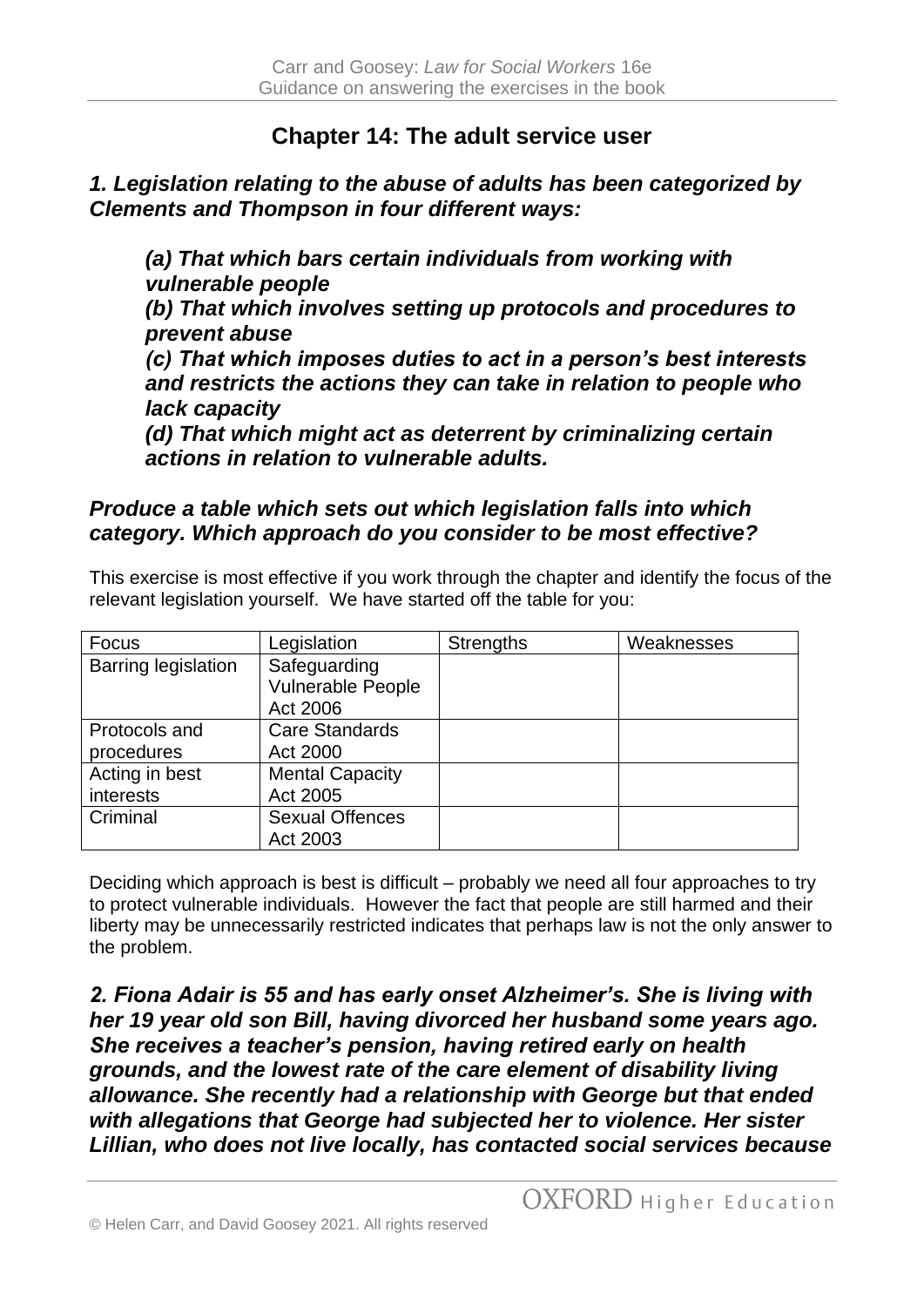*she is concerned that Mrs Adair is at risk of exploitation. There is evidence that Bill is misusing her credit cared to make internet purchases, that George has started visiting her again and may have access to her bank account, and that she is becoming increasingly at risk by leaving things on the stove and letting strangers into the house. Mrs Adair, George and Bill all tell you and Lillian that Mrs Adair is coping fine and this is none of your business. What should you do?*

We have created this problem because it is both horribly realistic, and because we ourselves are challenged in approaching it. It is not easy. Where should you start?

The place to start tackling this horribly realistic and difficult problem is the Mental Capacity Act 2005. It contains basic principles to guide you. They are set out in the MCA at s.1: presume capacity not incapacity; help Fiona to make her own decisions; allow her, if she has capacity to make unwise decisions; act in her best interests; act in a way which minimises restrictions placed on Fiona.

Also bear in mind that you use the MCA on a decision by decision basis. Applying the above principles, Fiona herself will have capacity for some matters (at the easy end of the scale, whether she wants to talk to you or not, whether she needs food or sleep); but you may assess her as lacking capacity for making other decisions, either now or always – for example how to spend large sums of her money. You will need to check, when assessing her, whether – in relation to the particular decision – she understands the information, can retain it long enough, can use it to help her make a decision, and can communicate that decision. She must be helped in any way available to meet these tests. You should record the results of your assessment so that you are protected if you are criticized for making a wrong decision on capacity.

We say, here, 'you', but in fact each person playing any part in Fiona's life has to apply exactly the same legal framework. You, as a professional, must do so explicitly.

If you conclude with regard to any of the decisions Fiona is facing that she lacks the capacity to make it then you must decide whether this is a short term problem or whether she may be able to make this decision later, without detriment to her best interests. If you end up making the decision for her, you must help her to participate in any way she can, take into account her present or previously expressed wishes, beliefs, values, and the views of other relevant people such as family, doctor, friends. Again, for any big decisions, record the steps you go through.

A trap you must recognize is not to permit relatives' views to be treated with disproportionate weight. They form one part, a very important part, of the information you use, but if they conflict with what Fiona would have wanted for herself, taking into account her previous and present wishes and her values, and if the relatives' wishes are not in Fiona's best interests, you cannot allow them to predominate. If there is conflict, it can only be resolved, at great expense and with delay, by an application to the Court of Protection, who may have to appoint a Deputy to make Fiona's decisions in certain defined circumstances.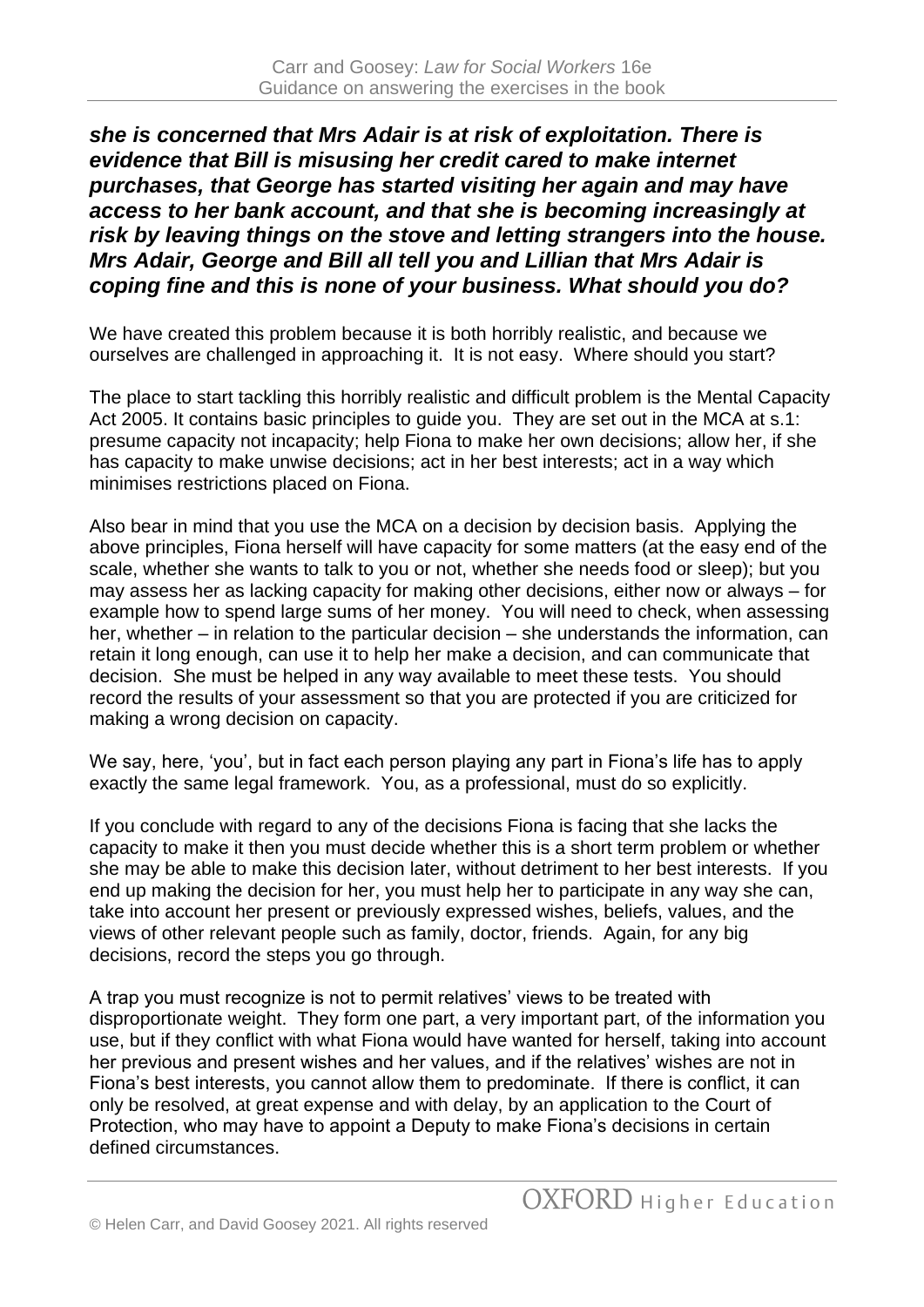Having explained the framework, we cannot provide the answer in definitive terms for Fiona. What are the decisions she can make, and what are the decisions she lacks capacity to make? Has she made a lasting power of attorney, which would give the decision-making power to an identified individual in relation to circumstances defined in that document?

Assuming there is no lasting power, has the time come to appoint a deputy? Or can matters be agreed between all parties likely to play a part in Fiona's life as to who will be able to decide what and when on her behalf? You will be aware that your own involvement cannot be full time? You can play a part in setting up the care and decision making arrangements, but you cannot be there to make the day to day decisions. The MCA gives you no greater powers, incidentally, than anyone else. Only attorneys or deputies have legal powers greater than others (unless of course the Mental Health Act is brought into play to detain Fiona or admit her to guardianship).

Bear in mind that if there is evidence of a criminal offence being committed, the police may have to be involved. Fiona is entitled to do unwise things with her money, but that does not mean she can be taken for a ride. If money is taken from her account, she either consents, because she has the capacity to make that decision, or someone acts in her best interests and not their own. Is Bill acting with her consent, or is he acting without consent, in which case is what he is doing with her money in her best interests? The same applies to George.

Is Fiona safe in her home? Should she be admitted to residential care for her own safety? Can she consent to such a course of action? If she is capable of consenting she is also capable of refusing consent, and that is the end of the matter, unless things are so bad that compulsory powers should be used under s.47 NAA because she lives in unhygienic conditions.

What of the complaint that this is none of your business? Do you have a statutory power or duty to get involved? The answer depends on whether she falls within one of the groups of people defined in legislation listed in LASSA Schedule 1. She is not elderly. But does she fall within s.29 NAA? Apply the definition in that section and decide if she is disabled.

*3. John is 25 and lives in a residential home since a serious car accident left him brain damaged. He is unable to communicate other than through gestures. His parents would like him to have a further brain scan because they are convinced that brain surgery would alleviate his condition. John gets very agitated when he has to leave the care home, and when he is in confined spaces. Medical advice suggests that there is nothing to be gained from a further brain scan. The care home agrees to him having the further scan. Is their decision lawful?*

This question was raised by one of Helen's students, so it is a real life problem. The important thing to remember here is it is John - an adult – whose best interests have to be protected, and those best interests are not necessarily protected by following the wishes of his parents. In these particular circumstances we would argue that it is not in John's